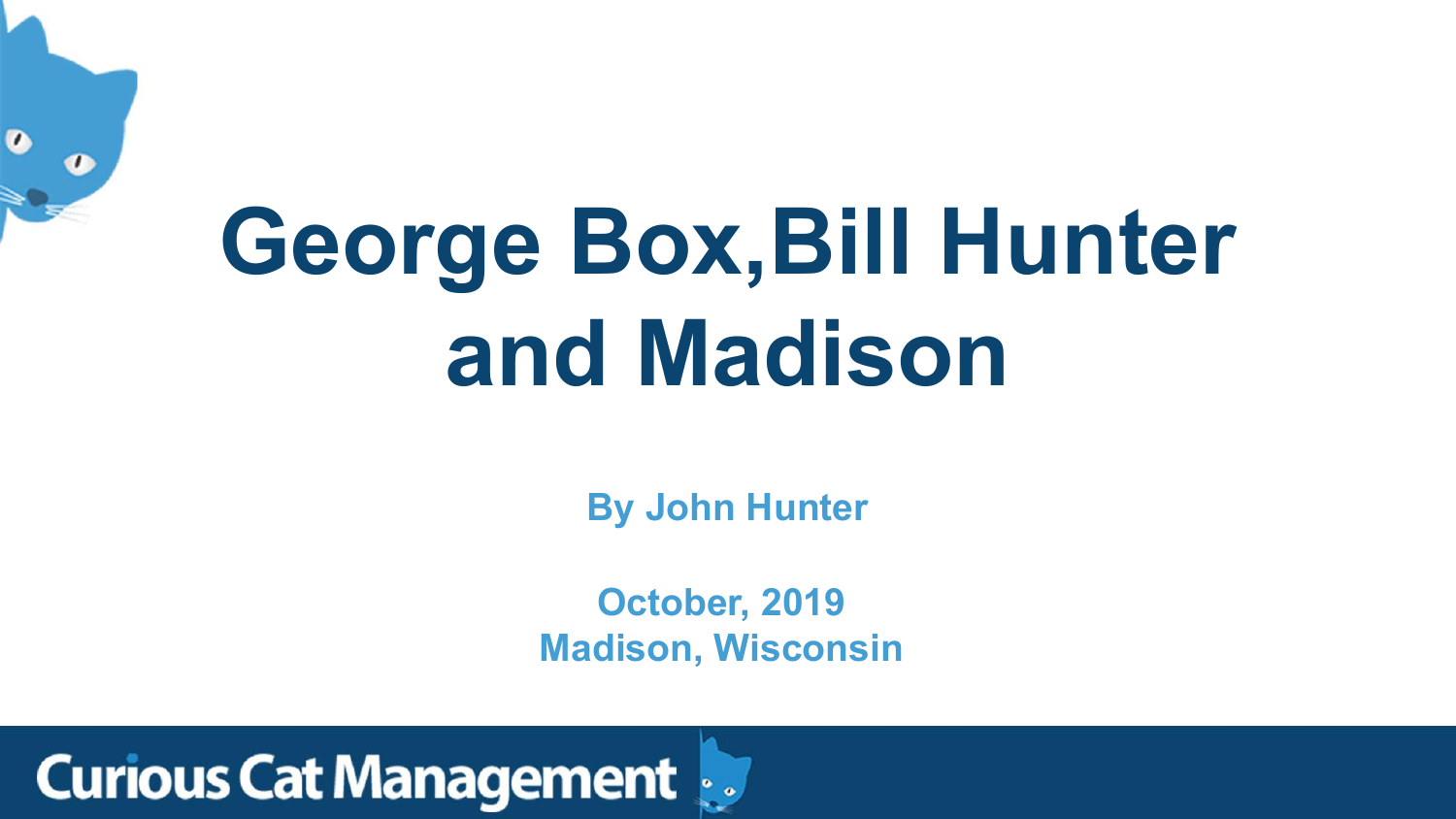



# **1. Princeton University 2. UW Madison Statistics Department 3. England, Singapore, Nigeria 4. Madison**

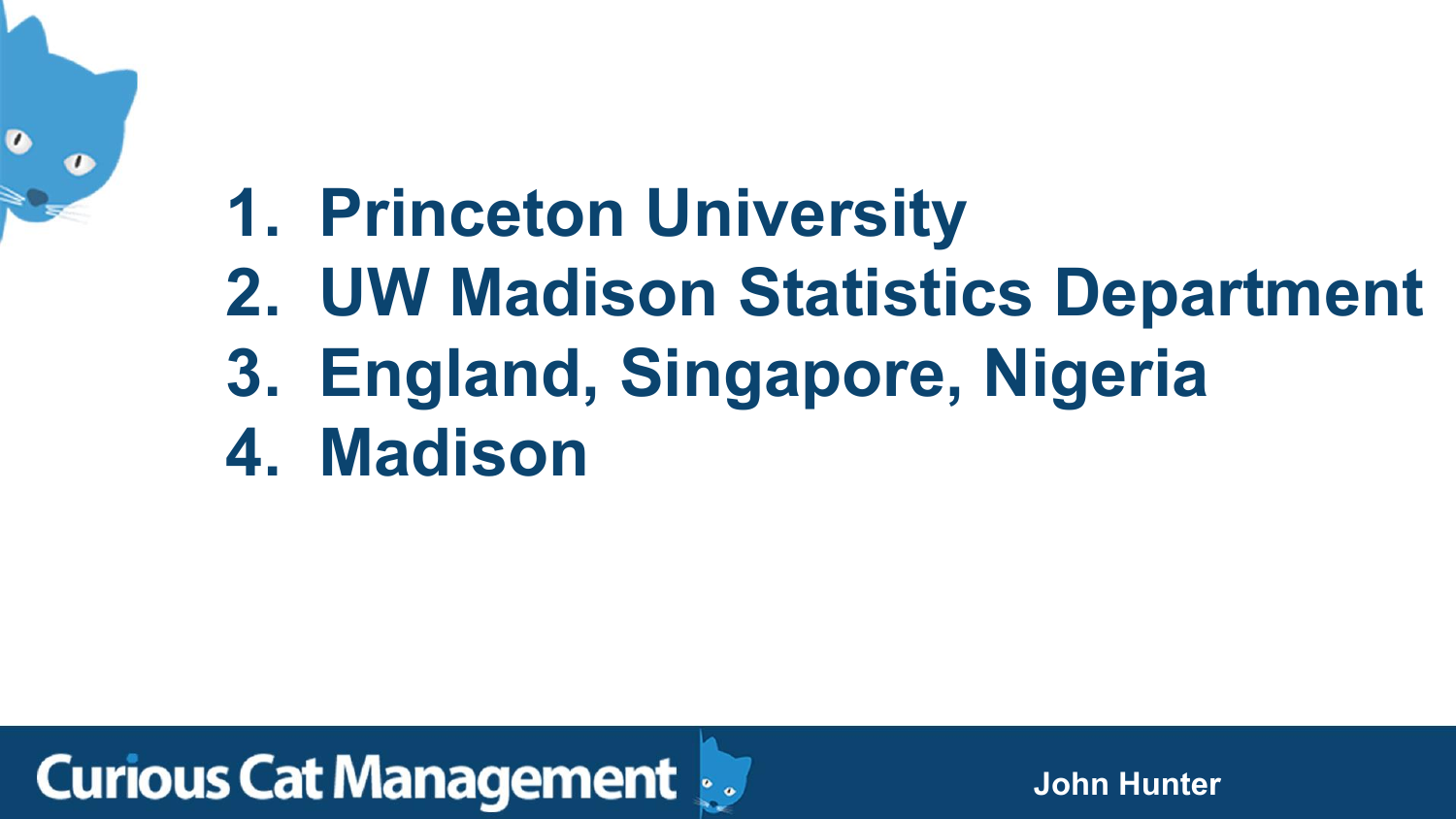

# **Princeton University**

#### **video 12:22 - 16:08**

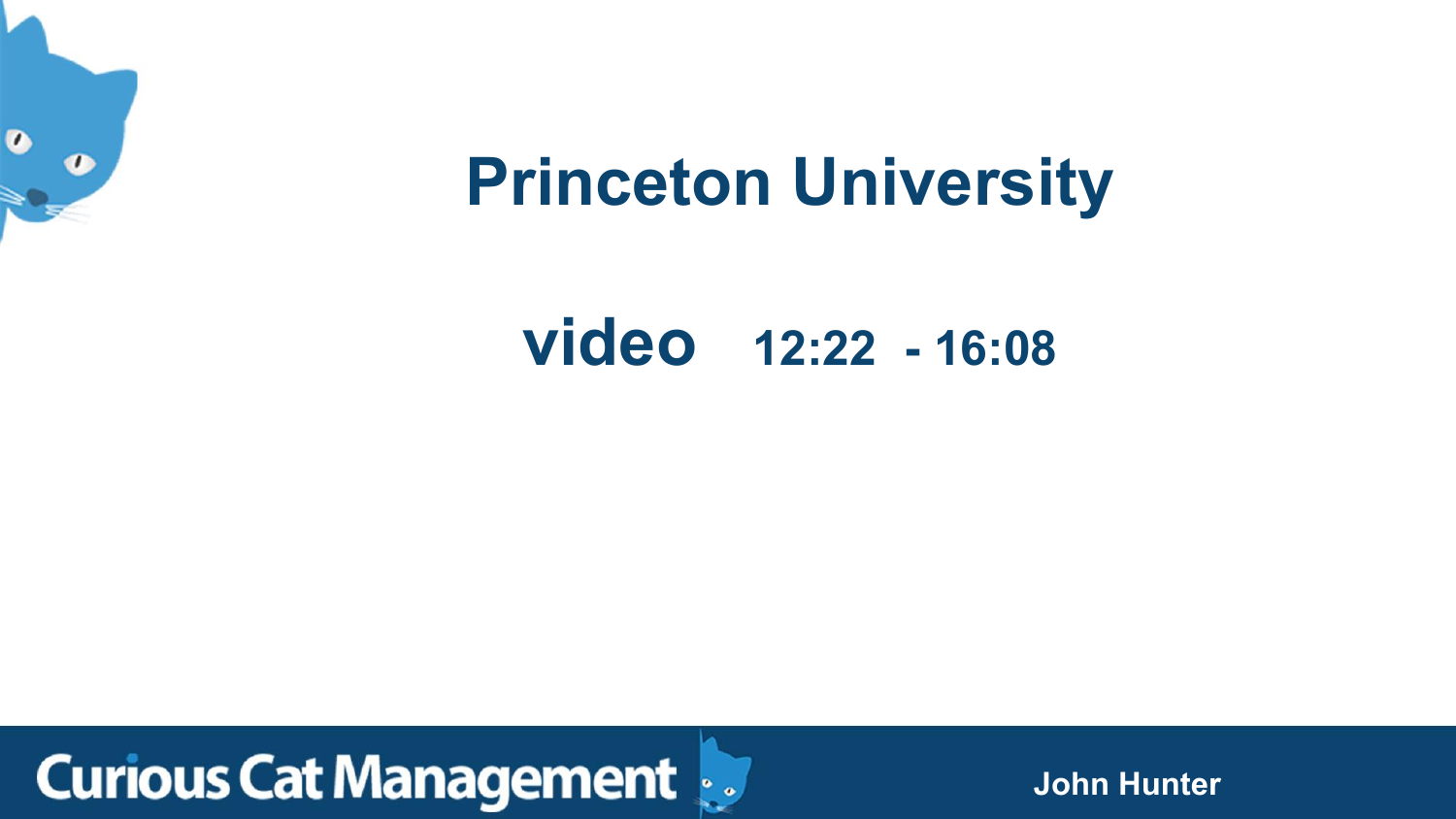# **UW Madison Statistics Department**

#### **1959 Bill Hunter, MS Chemical Engineering, Illinois**

#### **1960 UW Madison Statistics Department Founded**

#### **1963 Bill Hunter, UW-Madison Statistics PhD**

#### **Curious Cat Management**

 $\bullet$ 

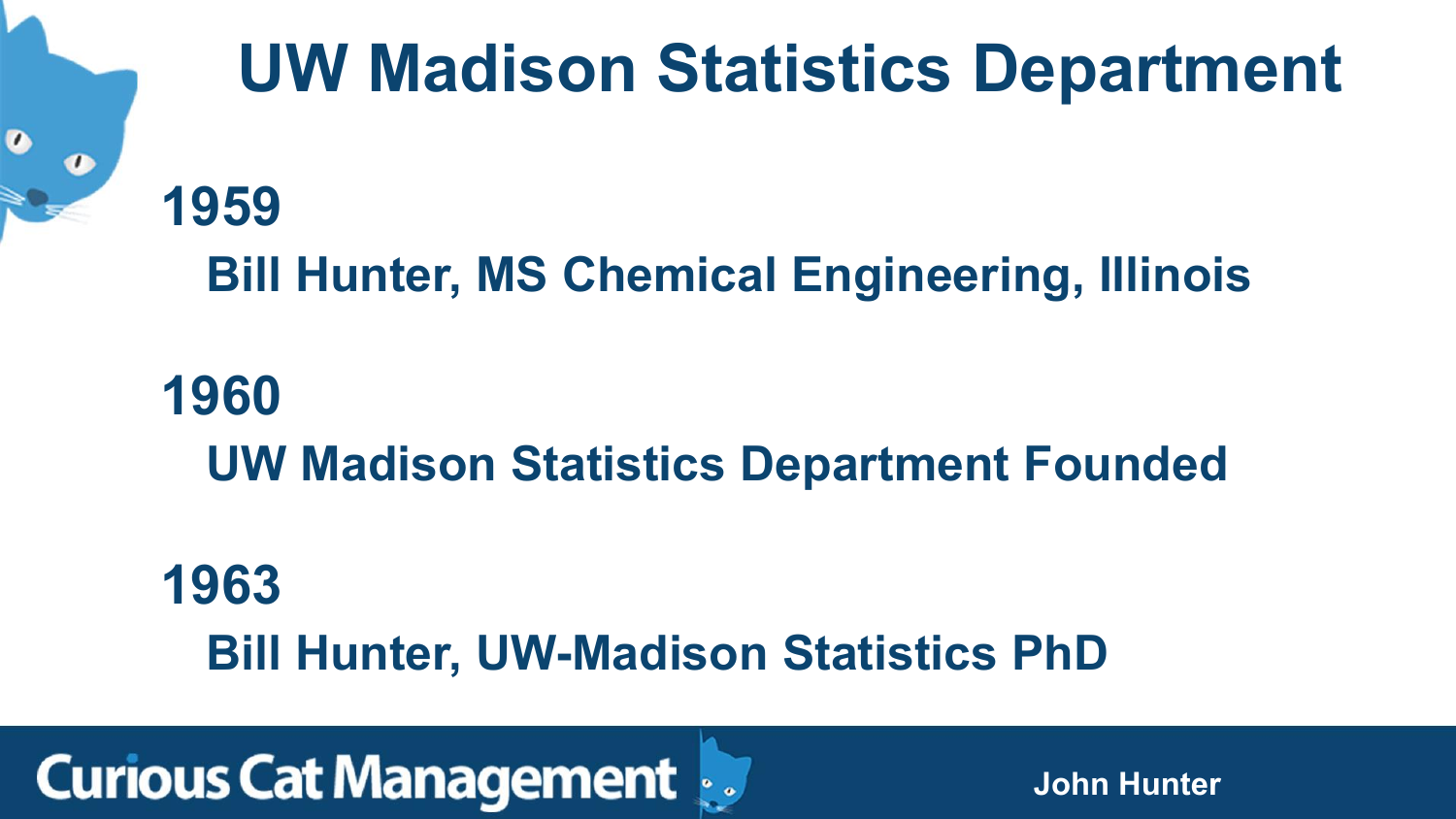



## **Pre-internet communication**

## **George and Bill exchanged audio tapes**

- **1. EVOP**
- **2. Statistics for Experimenters**
- **3. models**
- **4. family**

#### **Bill taught in London, Singapore and Nigeria for a year each**

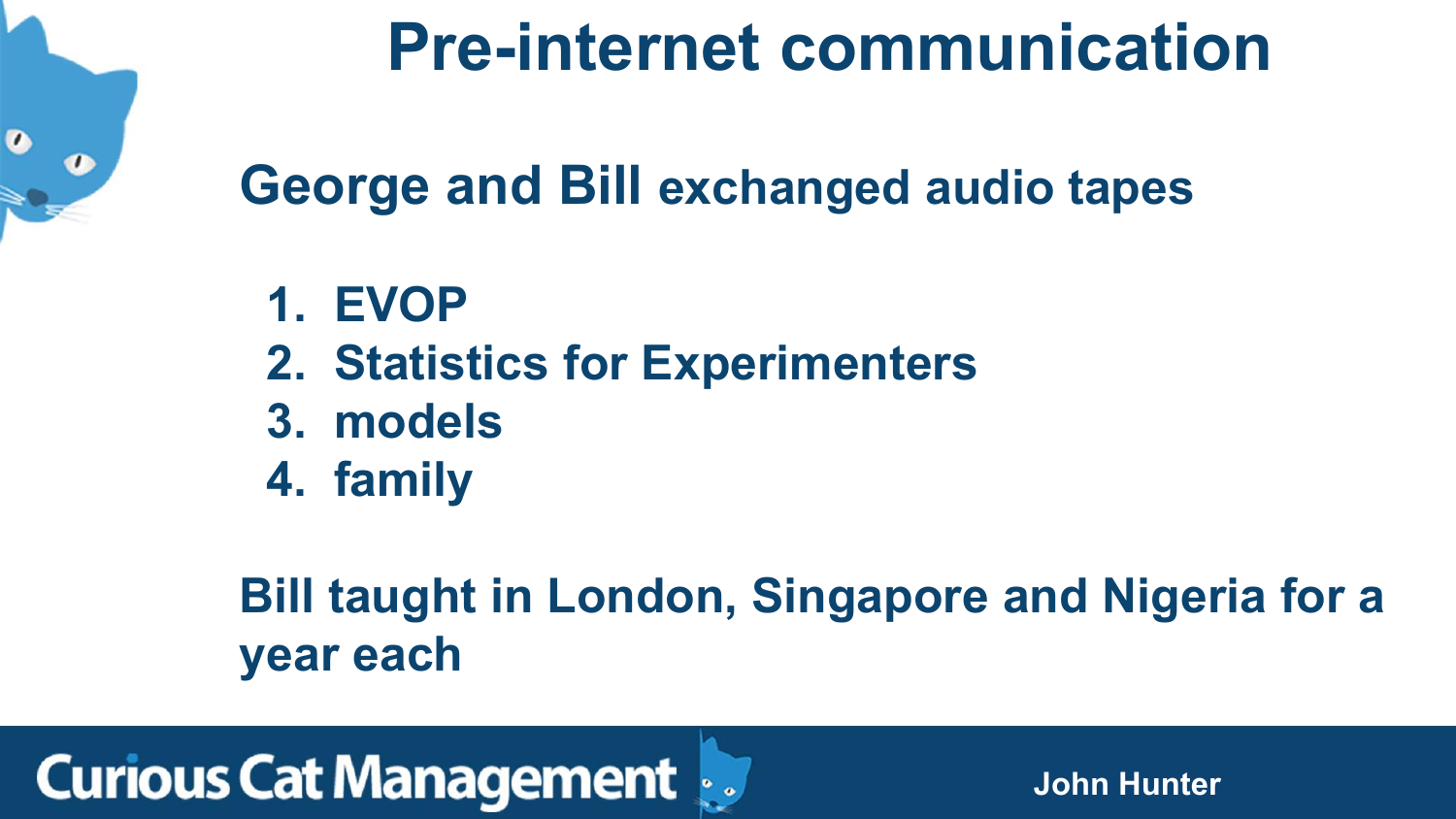### **Statistics for Experimenters**

# **Videos**





#### **1. Experiment 22:07 - 24:16 2. Bill Hunter**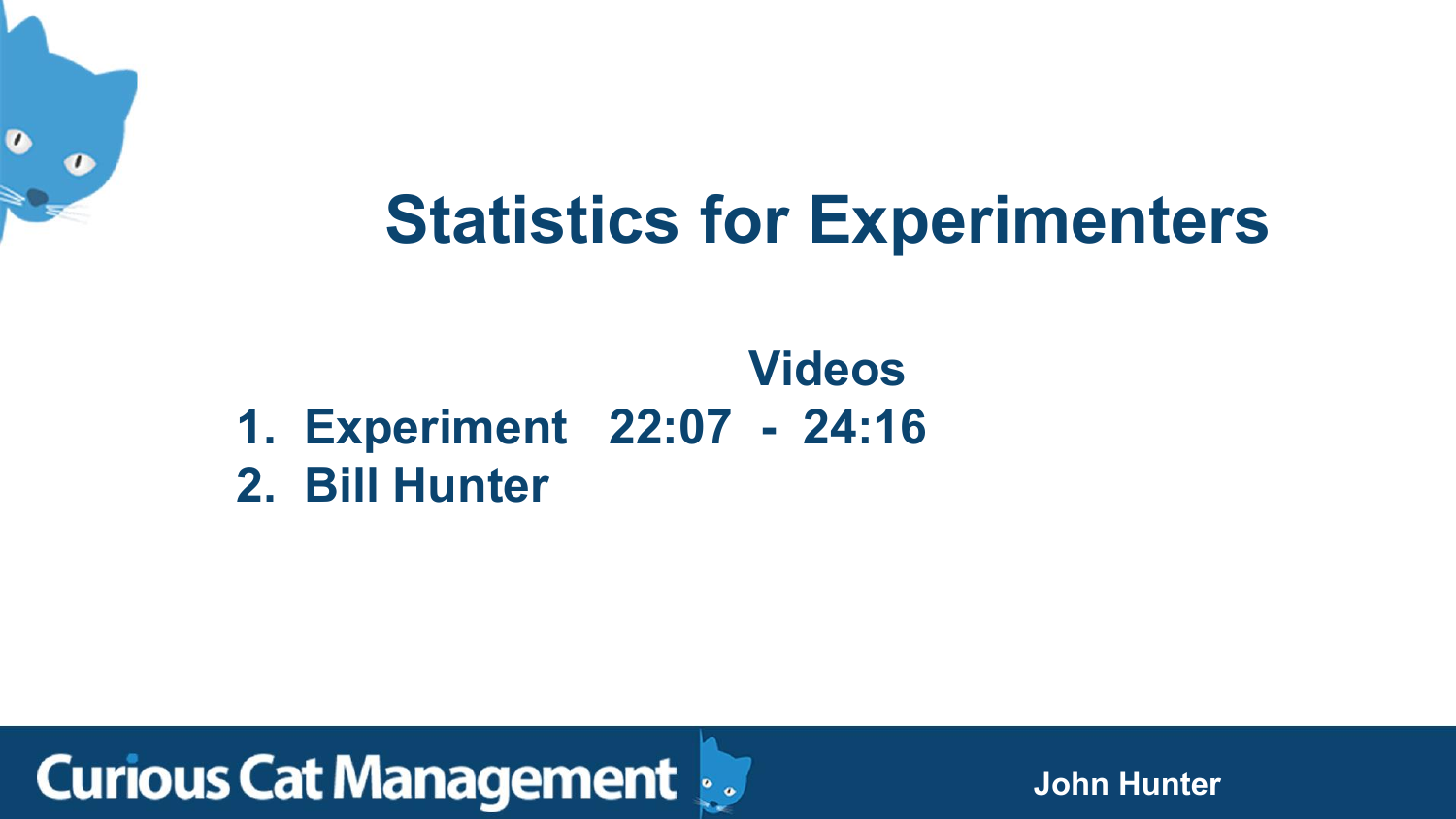

### **1. Too many people in the world 2. Can get good beer anywhere 3. Want to do something for Madison**

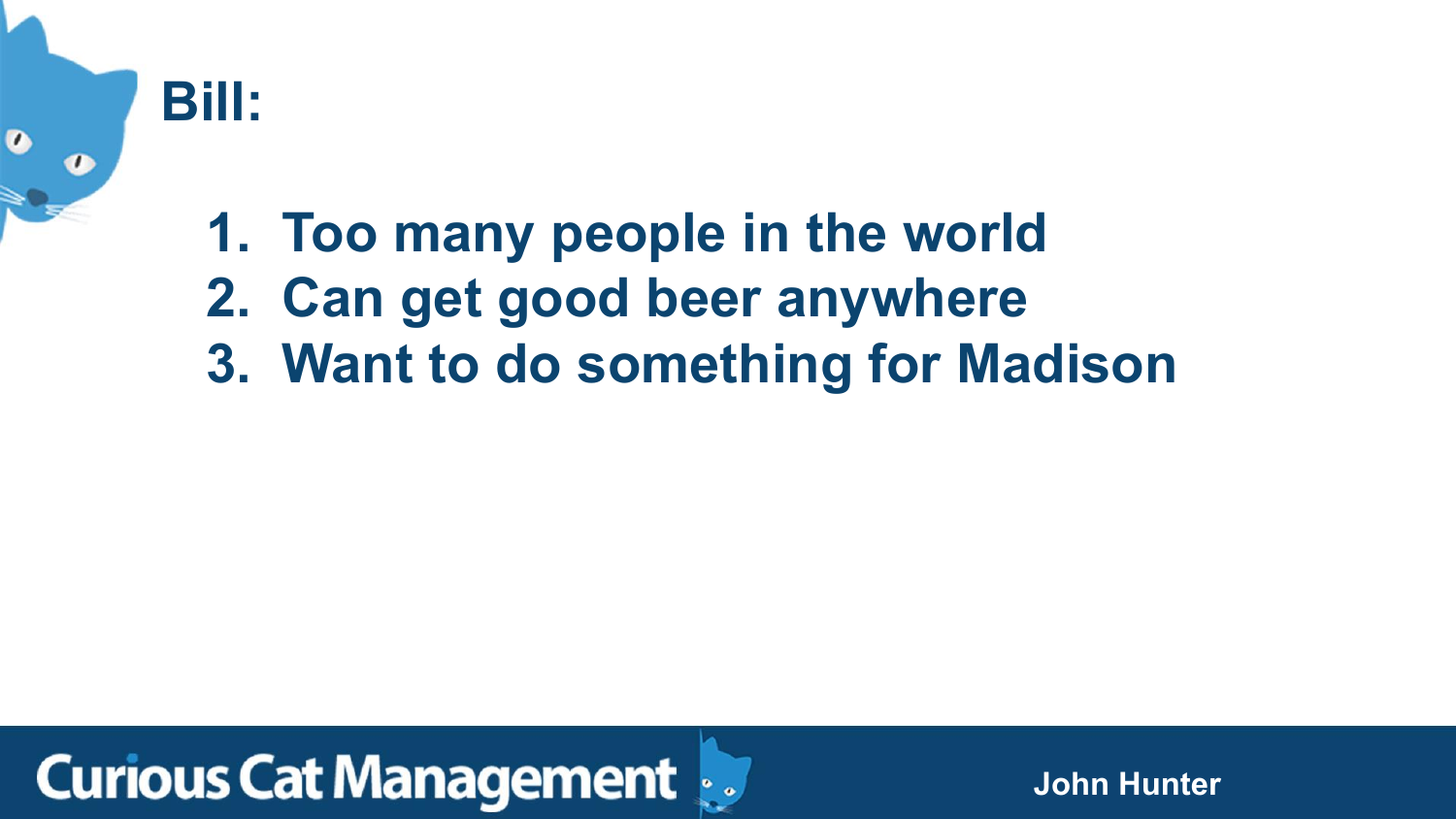## **Madison, Wisconsin**

**1. 1st Street Garage**

 $\bullet$ 

- **2. Quality in organizations course 3. MAQIN**
- **4. Monday Night Beer and Statistics**
- 

#### **Curious Cat Management**

# **5. Center for Quality and Productivity Improvement**

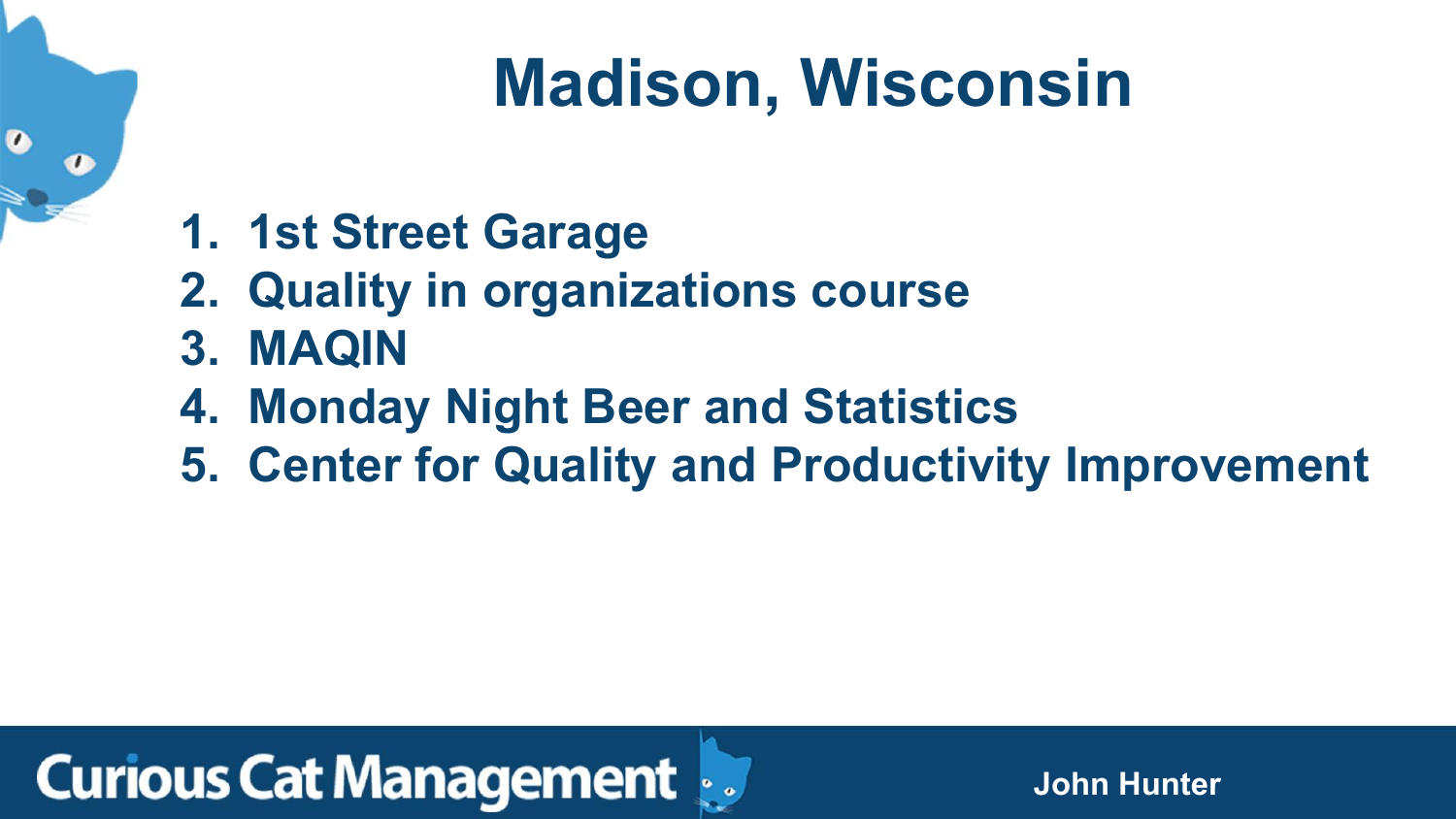

# **Improving Quality and Productivity in Organizations**

#### **1984 course**

**1. Statistics, Industrial Engineering, Business School 2. Project based (in their organization, 2-6 people) 4. Pre-published version of Out of the Crisis by Dr. Deming**



- 
- 
- **3. Instructor in the role of manager (coach)**
- 
- **5. 45 students**